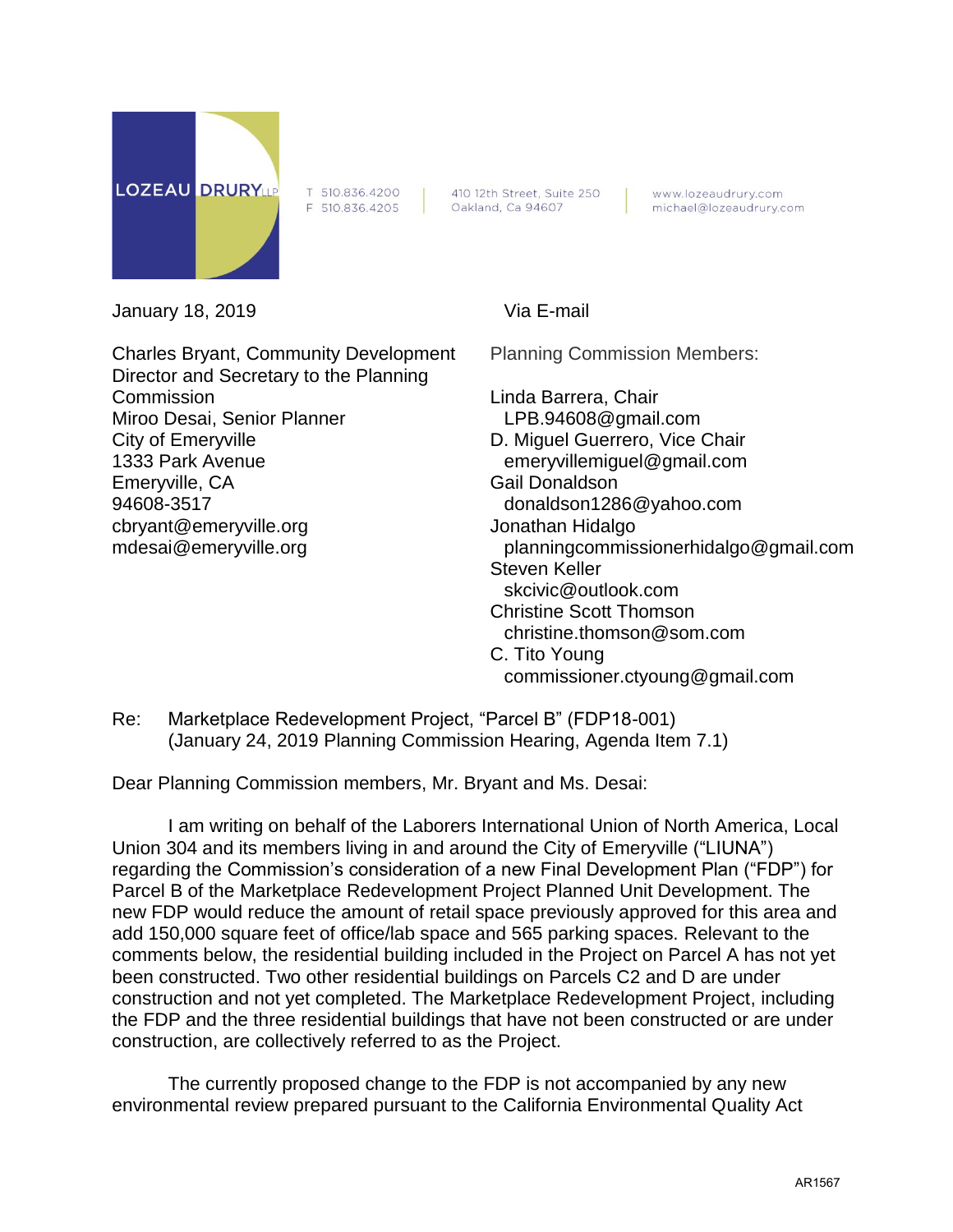Marketplace Redevelopment Project, Agenda Item 7.1 January 18, 2019 Page 2 of 6

("CEQA"). The City is relying on the environmental impact report prepared and certified for the Project in January 2008. Since that time, new information of substantial importance has come to light regarding the emission of toxic formaldehyde from interior finishes of residences and commercial buildings which emissions pose significant health risks to residents and workers in these environments. The risk posed by formaldehyde emissions in new buildings was not known and could not have been known with the exercise of reasonable diligence at the time the Project's EIR was certified in January 2008. Because this new information regarding the health threats posed by formaldehyde emissions shows that the Project may have one or more significant effects not discussed in the 2008 EIR, a supplemental EIR addressing this significant impact must be prepared before approving the FDP or proceeding with the construction of the Parcel A residential building, and in time to incorporate mitigation measures into the two other residential buildings.

When changes to a project's circumstances or new substantial information comes to light subsequent to the certification of an EIR for a project, the agency must prepare a subsequent or supplemental EIR if the changes are "[s]ubstantial" and require "major revisions" of the previous EIR. *Friends of Coll. of San Mateo Gardens v. San Mateo Cty. Cmty. Coll. Dist.* (2016) 1 Cal.5th 937, 943. "[W]hen there is a change in plans, circumstances, or available information after a project has received initial approval, the agency's environmental review obligations "turn[ ] on the value of the new information to the still pending decisionmaking process." *Id*., 1 Cal.5th at 951–52. The agency must "decide under CEQA's subsequent review provisions whether project changes will require major revisions to the original environmental document because of the involvement of new, previously unconsidered significant environmental effects." *Id*., 1 Cal.5th at 952. Section 21166 and CEQA Guidelines § 15162 "do[] not permit agencies to avoid their obligation to prepare subsequent or supplemental EIRs to address new, and previously unstudied, potentially significant environmental effects." *Id*., 1 Cal.5th at 958.

Section 15162 provides, in relevant part,

(a) When an EIR has been certified or a negative declaration adopted for a project, no subsequent EIR shall be prepared for that project unless the lead agency determines, on the basis of substantial evidence in the light of the whole record, one or more of the following:

\*\*\*

(3) New information of substantial importance, which was not known and could not have been known with the exercise of reasonable diligence at the time the previous EIR was certified as complete or the negative declaration was adopted, shows any of the following:

(A) The project will have one or more significant effects not discussed in the previous EIR or negative declaration;

(B) Significant effects previously examined will be substantially more severe than shown in the previous EIR;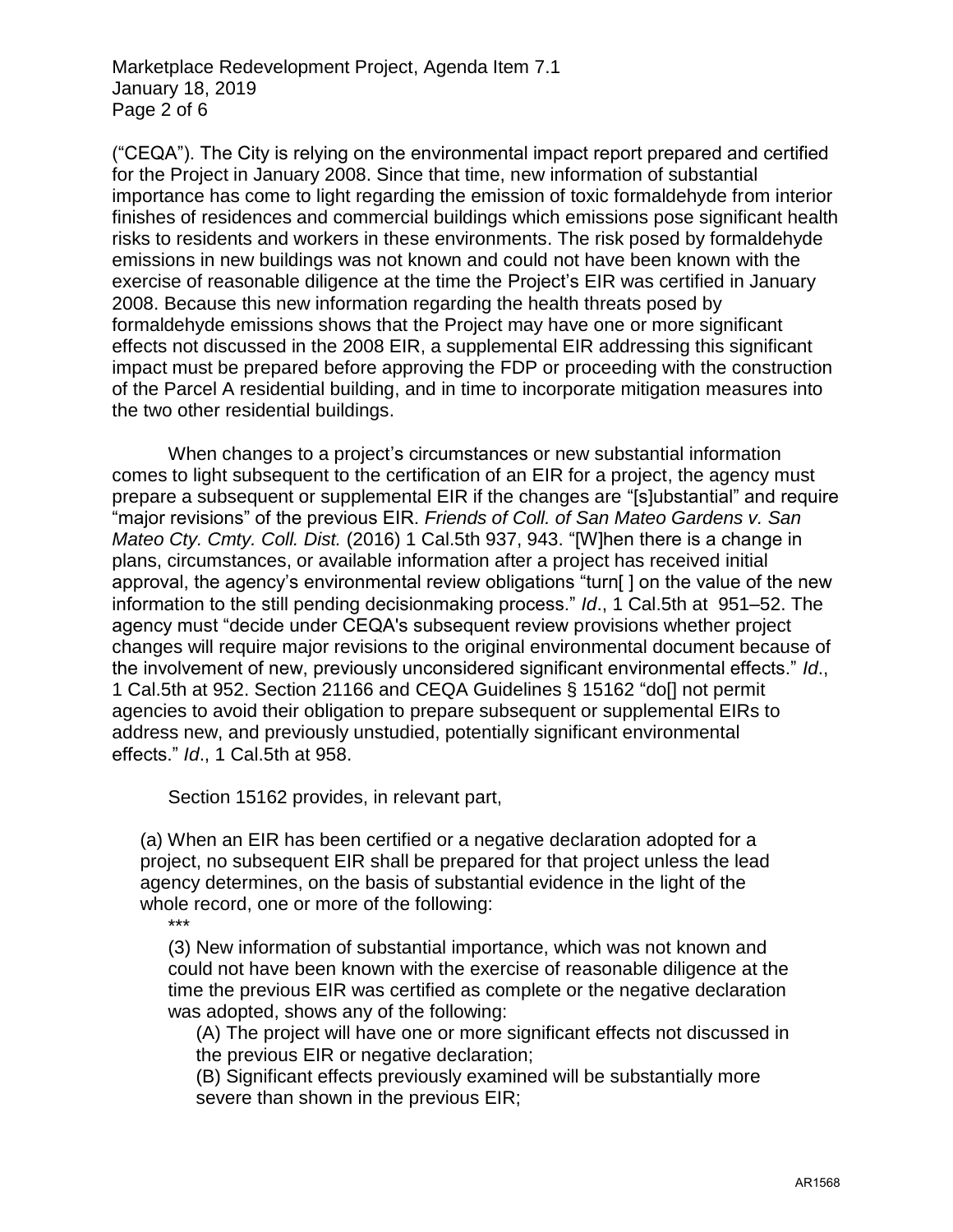Marketplace Redevelopment Project, Agenda Item 7.1 January 18, 2019 Page 3 of 6

> (C) Mitigation measures or alternatives previously found not to be feasible would in fact be feasible and would substantially reduce one or more significant effects of the project, but the project proponents decline to adopt the mitigation measure or alternative; or

> (D) Mitigation measures or alternatives which are considerably different from those analyzed in the previous EIR would substantially reduce one or more significant effects on the environment, but the project proponents decline to adopt the mitigation measure or alternative.

(b) If changes to a project or its circumstances occur or new information becomes available after adoption of a negative declaration, the lead agency shall prepare a subsequent EIR if required under subdivision (a).

14 Cal. Admin. Code § 15162(a)-(b). New information of substantial importance regarding the carcinogenic health impacts of formaldehyde emissions from newly constructed residential units and offices, which was not known and could not have been known with the exercise of reasonable diligence at the time the 2008 EIR was certified, shows that the Marketplace Redevelopment Project may have one or more significant health effects not discussed in the previous EIR. As a result, a subsequent EIR must be prepared for the Project.

Formaldehyde is a known human carcinogen. Many composite wood products typically used in residential and office building construction contain formaldehyde-based glues which off-gas formaldehyde over a very long time period. The primary source of formaldehyde indoors is composite wood products manufactured with ureaformaldehyde resins, such as plywood, medium density fiberboard, and particle board. These materials are commonly used in residential and office building construction for flooring, cabinetry, baseboards, window shades, interior doors, and window and door trims. Given the prominence of materials with formaldehyde-based resins that will be used in constructing the Project and the residential buildings, there is a significant likelihood that the Project's emissions of formaldehyde to air will result in very significant cancer risks to future residents and workers in the buildings. Even if the materials used within the buildings comply with the California Air Resources Board's Airborne Toxic Control Measures, significant emissions of formaldehyde may still occur. As a result of this more recently identified significant effect to air quality and because the CEQA Analysis and prior EIR fail to address the health risks posed by these emissions, the City must prepare a subsequent or supplemental EIR "to address new, and previously unstudied, potentially significant environmental effects." *Friends of Coll. of San Mateo Gardens*, 1 Cal.5th at 958.

Both the office/lab space currently being considered as well as the three residential buildings will have significant impacts on air quality and health risks by emitting cancer-causing levels of formaldehyde into the air that will expose workers and residents to cancer risks well in excess of BAAQMD's threshold of significance. Information regarding the health risks posed by the use of formaldehyde-based products in building construction was not reasonably known in January 2008 when the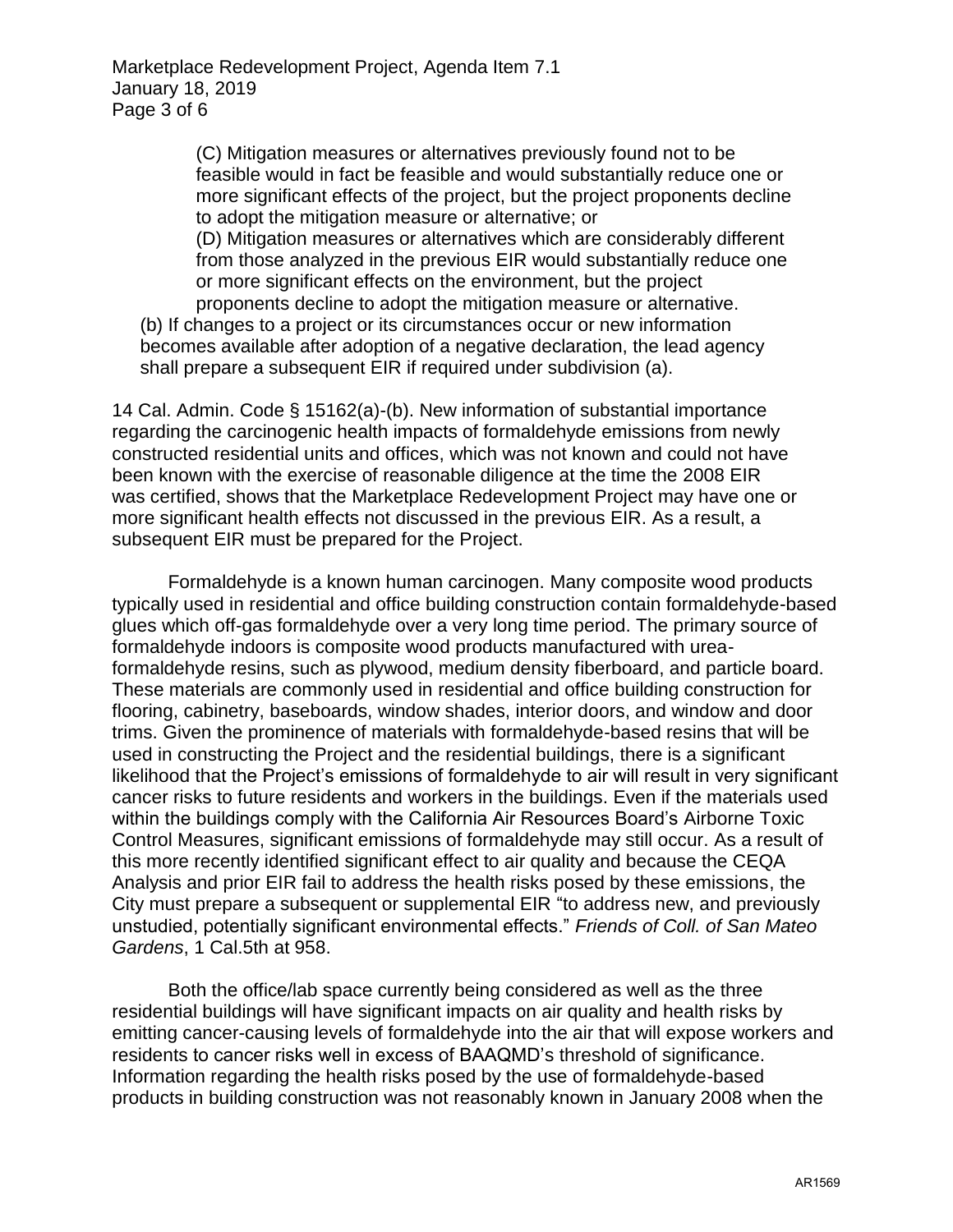Marketplace Redevelopment Project, Agenda Item 7.1 January 18, 2019 Page 4 of 6

EIR for the Marketplace Redevelopment Project was certified. Likewise, CARB's Airborne Toxic Control Measures only went into effect on April 18, 2008. 17 Cal. Admin. Code § 93120. It was not until 2009 with the publication of a study known as the California New Home Study ("CNHS") that prior risks of unregulated formaldehydebased products to residents and workers could reasonably be known. The CNHS can be found at https://www.arb.ca.gov/research/apr/past/04-310.pdf. Both of these key developments occurred after the certification of the EIR in January 2008. Prior to those events, it was not reasonable for people to be reasonably aware of the health risks posed by formaldehyde emissions in new buildings in order to make informed comments on that issue.

Even assuming people were reasonably aware of the formaldehyde emissions in new buildings in January 2018 as well as possible health risks associated with those emissions, people would not have been reasonably aware that buildings using materials that comply with CARB's ATCM would still pose significant health risks. Most people would assume that the emissions of formaldehyde from newly constructed buildings would not pose significant health risks if they were to comply with CARB's ATCM going forward. However, last year a follow-up study by Chan et. al., 2018 (attached as Exhibit A) measured formaldehyde levels in new structures constructed after the 2009 CARB rules went into effect. Although that study showed that, when compared to residences addressed in the earlier CNHS, the median level of formaldehyde in new homes after the CARB rules went into effect was reduced by about 30 percent, the levels of formaldehyde still result in cancer risks greater than 100 in a million, well above the 10 in a million significance threshold established by the Bay Area Air Quality District. This is significant new information that requires the EIR to be substantially revised in order to address this newly identified health risk to residents and workers.

Based on expert comments submitted on other similar projects and assuming all the Project's and the residential buildings' materials are compliant with the California Air Resources Board's formaldehyde airborne toxics control measure, future residents and employees using the Project will be exposed to a cancer risk from formaldehyde greater than the BAAQMD's CEQA significance threshold for airborne cancer risk of 10 per million. Currently, the City does not have any idea what risk will be posed by formaldehyde emissions from the Project or the residences. As a result, the Commission should deny the Project and remand its review back to staff in order to investigate this issue and prepare an analysis supported by appropriate expertise calculating the health risks that the Project's office and residential building's formaldehyde emissions may have on future residents and workers and present that analysis in a subsequent or supplemental EIR along with necessary mitigation measures.

The concern of unhealthy levels of formaldehyde in the Project is heightened by its proximity to the Amtrak station and the Union Pacific railroad tracks abutting the Project to the east. Because of train and traffic noise, the buildings' interiors will exceed applicable noise standards when the windows are open. *See* 2007 DEIR, p. 230. As a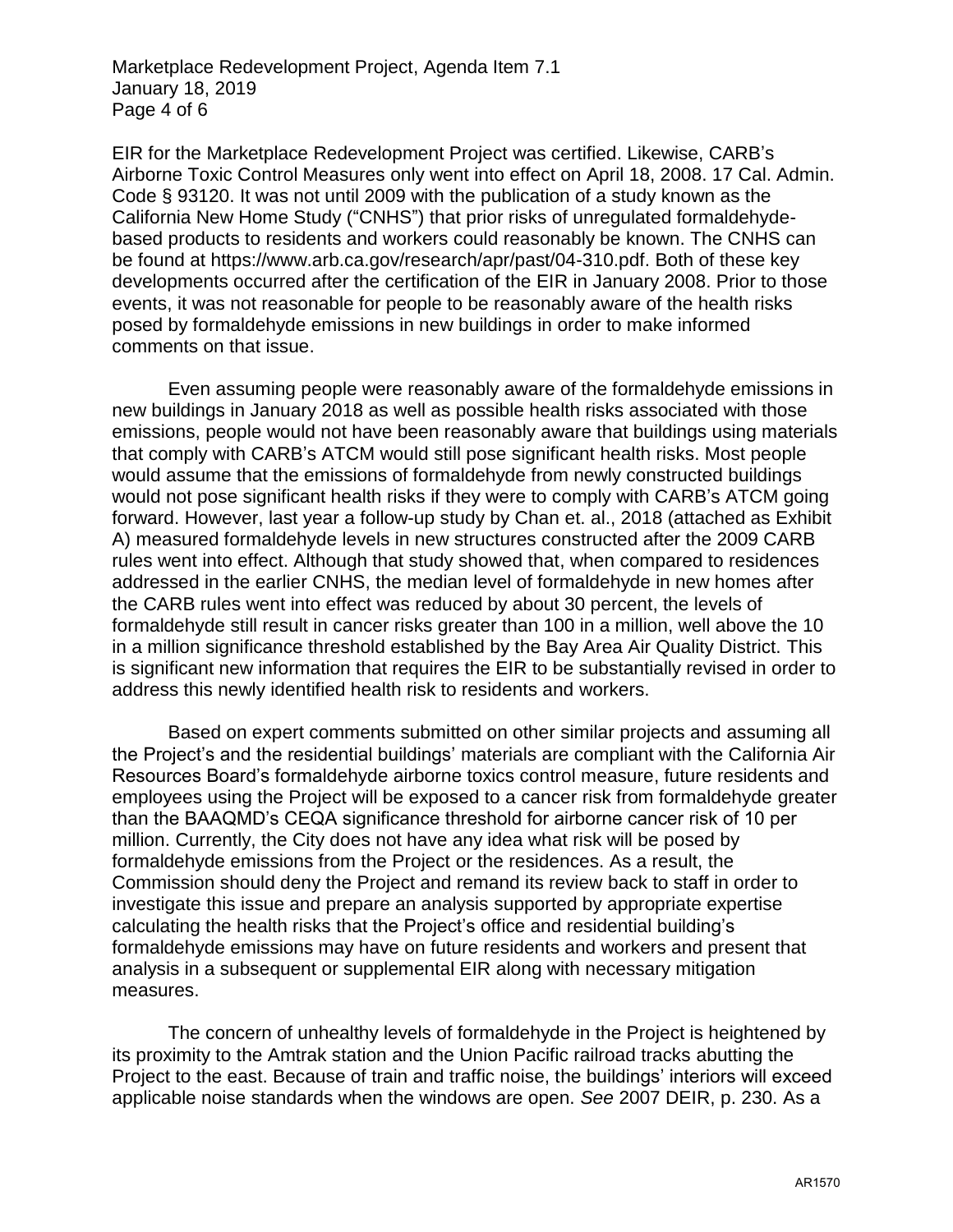Marketplace Redevelopment Project, Agenda Item 7.1 January 18, 2019 Page 5 of 6

result, it is expected that residents and office workers will have closed windows for long periods of time and mechanical ventilation will be the sole method of circulating indoor air for the Project. *Id*. The fact that windows will be closed will tend to exacerbate the levels of formaldehyde emitted into the Project's interior spaces.

A number of feasible mitigation measures are available to reduce formaldehyde emissions from the Project, including a condition that the Project only use no-addedformaldehyde or ultra-low emitting formaldehyde composite wood products, which are readily available. *See [https://www.arb.ca.gov/toxics/compwood/naf\\_ulef/naf\\_ulef.htm](https://www.arb.ca.gov/toxics/compwood/naf_ulef/naf_ulef.htm)*. See also [https://www.arb.ca.gov/toxics/compwood/naf\\_ulef/listofnaf\\_ulef.htm.](https://www.arb.ca.gov/toxics/compwood/naf_ulef/listofnaf_ulef.htm) The City also could require the Project to add filters to the Project's air ventilation systems capable of removing air-borne formaldehyde. Since the City's prior EIR does not analyze this impact at all, none of these or other mitigation measures have been considered.

Any decision not to supplement the 2008 EIR to address the Project's formaldehyde emissions also would be contrary to the California Supreme Court decision in *California Building Industry Ass'n v. Bay Area Air Quality Mgmt. Dist.* (2015) 62 Cal.4th 369, 386 ("*CBIA"*). In that case, the Supreme Court expressly holds that potential adverse impacts to future users and residents from pollution generated by a proposed project *must be addressed* under CEQA. At issue in *CBIA* was whether the Air District could enact CEQA guidelines that advised lead agencies that they must analyze the impacts of adjacent environmental conditions on a project. The Supreme Court held that CEQA does not generally require lead agencies to consider the environment's effects on a project. *CBIA*, 62 Cal.4th at 800-801. However, to the extent a project may exacerbate existing environmental conditions at or near a project site, those would still have to be considered pursuant to CEQA. *Id*. at 801. In so holding, the Court expressly held that CEQA's statutory language required lead agencies to disclose and analyze "impacts on *a project's users or residents* that arise *from the project's effects* on the environment." (*Id*. at 800 (emphasis added).)

Carcinogenic formaldehyde emissions from the Project are not an existing environmental condition. Those emissions to the air will be from the Project. People will be working in, residing in, and using the Project once it is built and begins emitting formaldehyde. Once built, the Project likely will emit formaldehyde at levels that pose significant health risks. The Supreme Court in *CBIA* expressly finds that this type of air emission and health impact by the project on the environment and a "project's users and residents" must be addressed in the CEQA process.

The Supreme Court's reasoning is well-grounded in CEQA's statutory language. CEQA expressly includes a project's effects on human beings as an effect on the environment that must be addressed in an environmental review. "Section 21083(b)(3)'s express language, for example, requires a finding of a 'significant effect on the environment' (§ 21083(b)) whenever the 'environmental effects of a project will cause substantial adverse effects *on human beings,* either directly or indirectly.'" (*CBIA*, 62